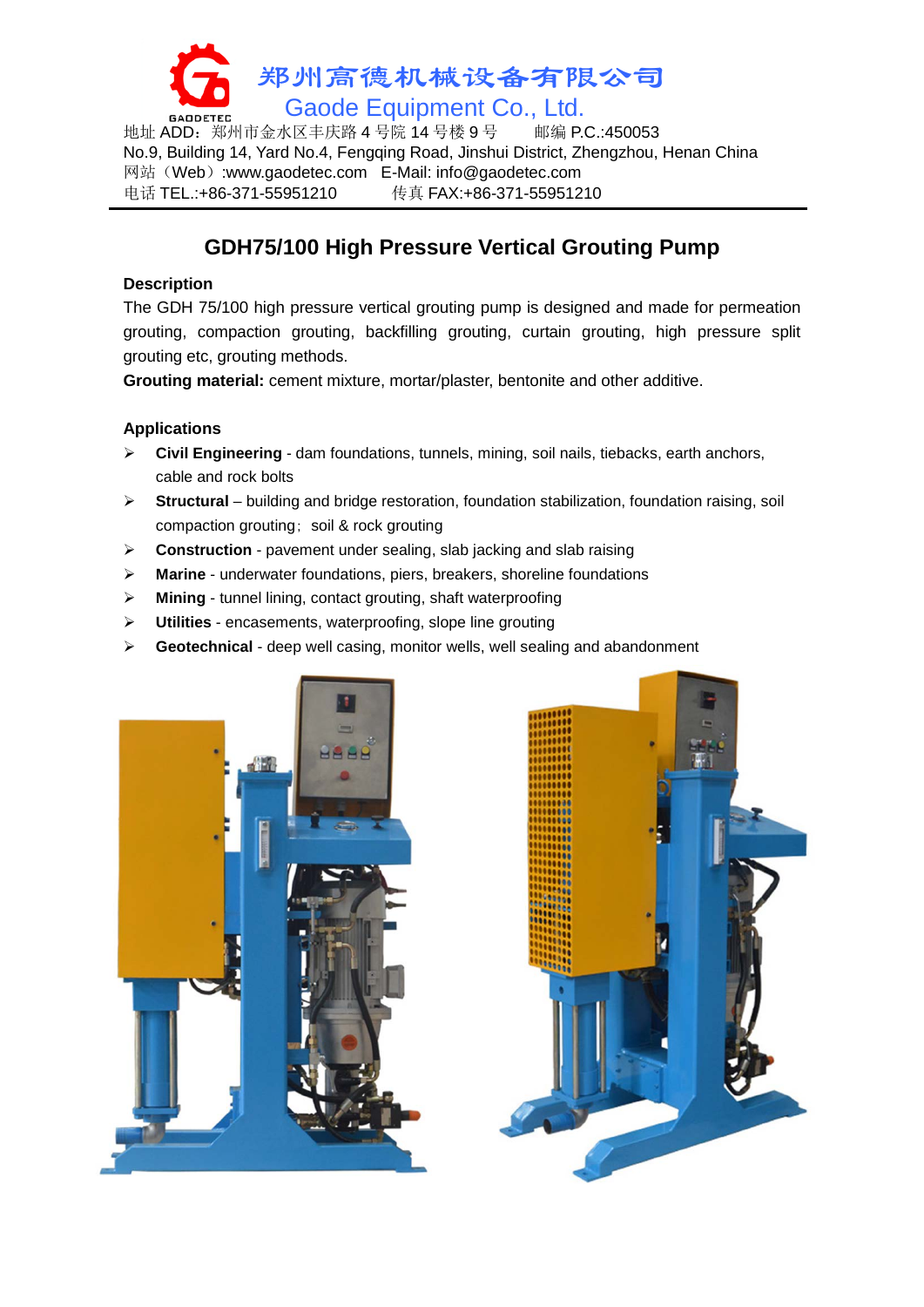

地址 ADD:郑州市金水区丰庆路 4 号院 14 号楼 9 号 邮编 P.C.:450053 No.9, Building 14, Yard No.4, Fengqing Road, Jinshui District, Zhengzhou, Henan China 网站(Web):www.gaodetec.com E-Mail: info@gaodetec.com 电话 TEL.:+86-371-55951210 传真 FAX:+86-371-55951210

### **Specification**

| Item                                                                                | GDH75/100 PI-E grout pump |
|-------------------------------------------------------------------------------------|---------------------------|
| Piston diameter                                                                     | $100$ mm                  |
| Piston stroke                                                                       | 150mm                     |
| Adjustable pressure (low pressure)                                                  | 0-50Bar/725psi            |
| Adjustable flow rate(low pressure)                                                  | $0-75$ L/min              |
| Adjustable pressure (high pressure)                                                 | 0-100Bar1450psi           |
| Adjustable flow rate (high pressure)                                                | $0-40$ L/min              |
| Discharge pipe size:                                                                | M27x2                     |
| Inlet pipe size:                                                                    | G2"                       |
| Power Unit                                                                          | 7.5kW                     |
| Chassis                                                                             | Skid                      |
| Weight                                                                              | 390Kg                     |
| <b>Overall Dimension</b>                                                            | 1040x550x1650mm           |
| Note: Chassis: Skid or Tyre<br>We also could according to your demands to customize |                           |

## **Features**

1. Compact structure, light weight, easy operate, low maintenance cost;

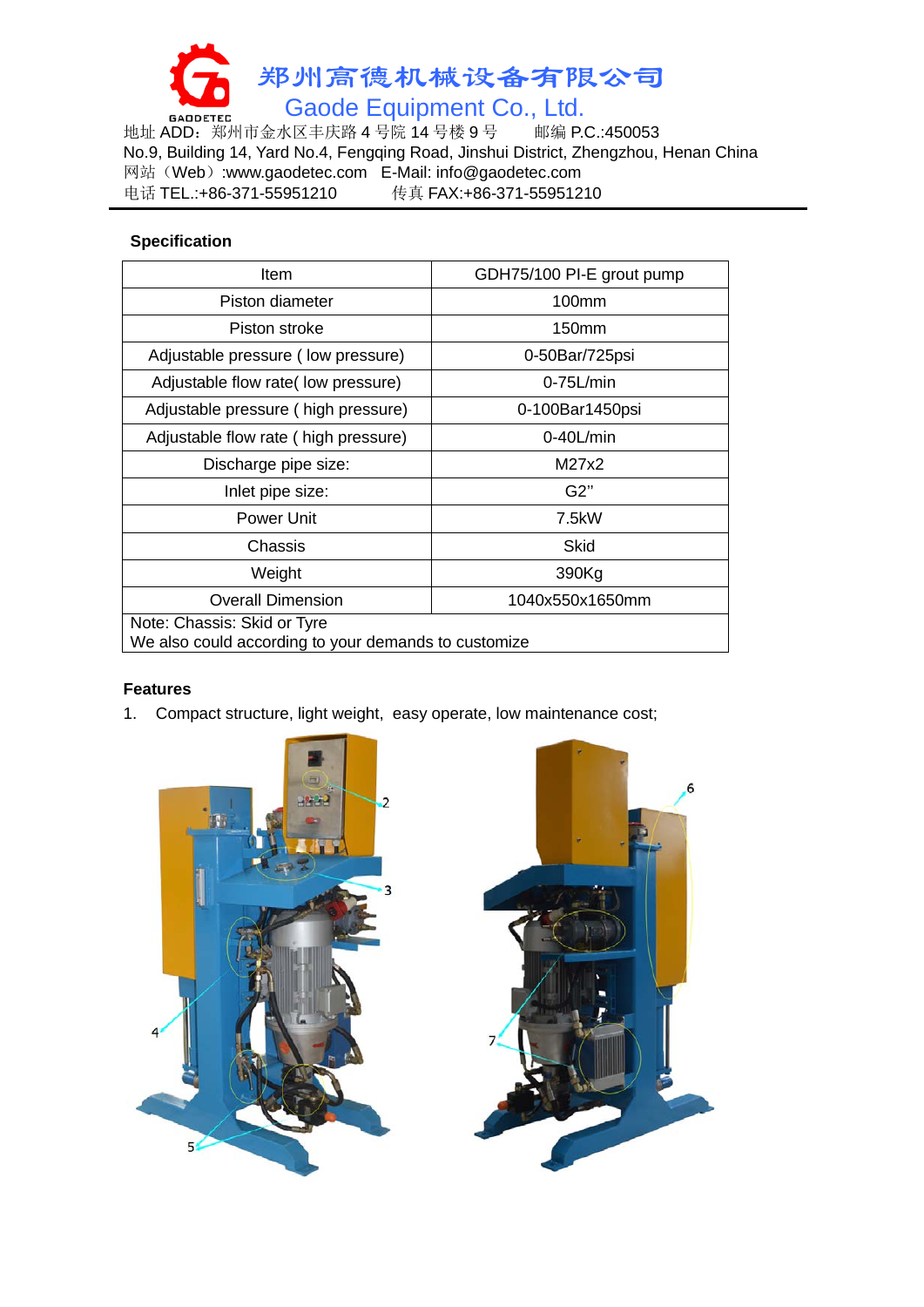

地址 ADD: 郑州市金水区丰庆路 4 号院 14 号楼 9 号 No.9, Building 14, Yard No.4, Fengqing Road, Jinshui District, Zhengzhou, Henan China 网站(Web):www.gaodetec.com E-Mail: info@gaodetec.com 电话 TEL.:+86-371-55951210 传真 FAX:+86-371-55951210

- 2. With digital display counter: it can display at any time, and can accumulate work times;
- 3. Flow and pressure can be adjusted step-less;



4. Equipped with emergency unloading valve: in case of an emergency, it can be load-off instantly;